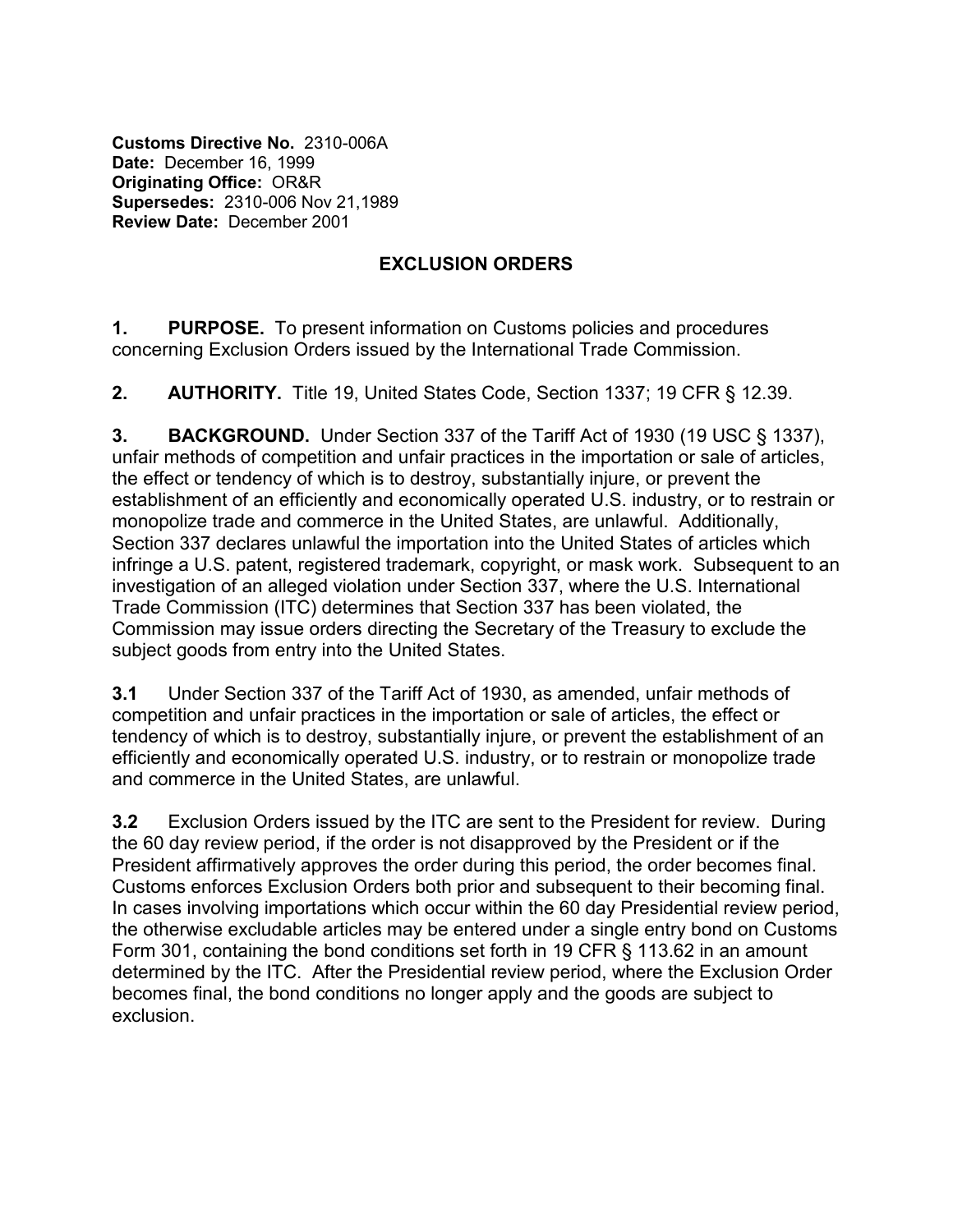**3.3** Exclusion Orders may be either "General" (meaning all goods of a certain description must be denied entry, with specified exceptions) or "Limited" (meaning all goods of a certain description imported by a certain company or companies must be denied entry). Limited exclusion orders are sometimes directed against goods manufactured by or exported by a certain company or companies. The nature of the Exclusion Order itself, and the parameters of enforcement, will be detailed in the Exclusion Order Notice.

**3.4 Seizure and Forfeiture Orders.** In addition to issuing Exclusion Orders, the ITC may also issue Seizure and Forfeiture Orders where the importer attempts, after previously having had the same goods denied entry pursuant to an Exclusion Order, and having been notified by Customs that seizure and forfeiture could result from future attempted entries, a subsequent importation of similar goods which are the subject of the Exclusion Order. Importations of articles in contravention of Seizure and Forfeiture Orders should be seized and forfeited under 19 U.S.C. §1337(i), as implemented by 19 CFR §12.39(c).

**4. ENFORCEMENT.** In general, Exclusion Orders issued by the ITC are administered by the Office of Regulations & Rulings, IPR Branch, but are processed by the Office of Field Operations. Upon receipt of orders from the ITC, an "Exclusion Order Notice" is released to the field through the Office of Field Operations. Notices regarding the enforcement of exclusion orders are to be transmitted to the field via the U.S. Customs Bulletin Board (Trade Enforcement, OTO1). Exclusion Order Notices will provide details relative to the enforcement of a particular order. Exclusion Orders are catalogued within the ACS/IPR module in the same manner as trademarks and copyrights.

**4.1 Procedures.** The strategic operational analysis staff (SOAS) will update cargo and/or summary selectivity criteria to include exclusion order information.

**4.1.1** Given the highly technical nature of articles which are the subject of most Exclusion Orders, Customs officers should seek the advice of Customs laboratories, which provide technical assistance in determining whether goods meet the parameters of the subject patent. Field officers may contact the designated field laboratory servicing their geographic area or the Laboratories and Scientific Services at Customs Headquarters for advice.

**4.1.2** Where goods determined to be subject to an Exclusion Order are presented to Customs, field officers must exclude the goods from entry into the United States and permit export. Note that "in bond" movements of restricted merchandise subject to an Exclusion Order, although transported through the United States, do not enter the United States and are thereby considered excluded from the United States.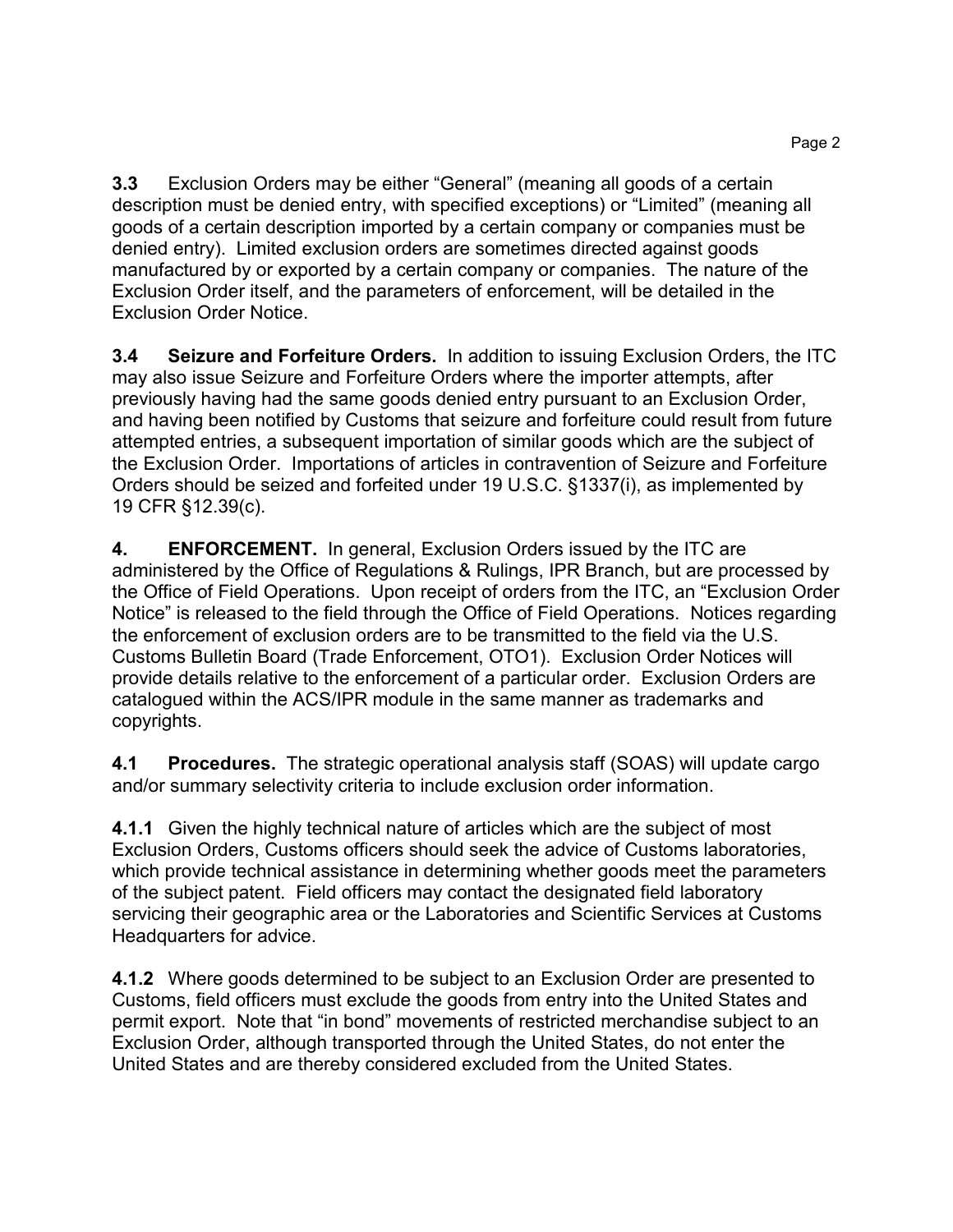**4.1.3** Written notification of such exclusion must be provided to the importer. A sample letter to be issued to the importer in such a case is attached to this Directive.

**4.1.4** Copies of denial of entry letters sent pursuant to Exclusion Orders are to be sent by the Port to:

**4.1.4.1** U.S. Customs Service, Office of Regulations & Rulings, IPR Branch, Room 3.4A, 1300 Pennsylvania Ave., NW., Washington, D.C. 20229

**4.1.4.2** U.S. International Trade Commission, Office of General Counsel 500 E Street, SW., Washington, D.C. 20436

**5. RESPONSIBILITIES.** Customs field officers are responsible for following this Directive. Area/Port Directors, Assistant Port Directors (Trade Operations), supervisory import specialists, and supervisory inspectors are responsible for ensuring that their staffs are aware of the content of this Directive and adhere to the guidelines provided.

**Signed** 

Commissioner of Customs

**Attachment**